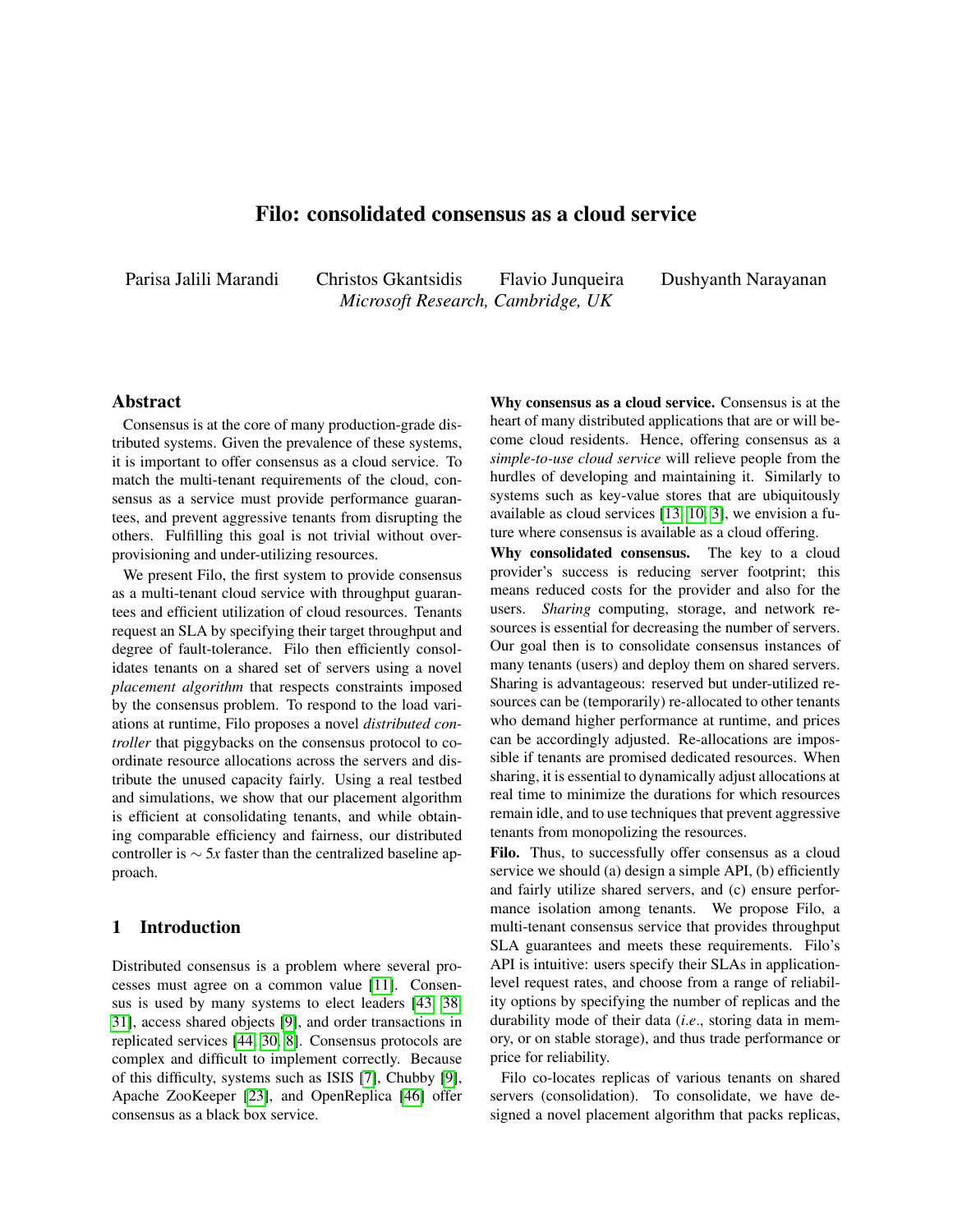while respecting SLAs and the constraints imposed by the properties of the consensus protocols (*e*.*g*., replicas of a tenant are placed on distinct servers to resist failure). Filo uses an empirical approach similar to [\[26,](#page-12-6) [1\]](#page-11-8) to translate the high level SLAs specified by the users to low level resource costs (*i*.*e*., CPU, network bandwidth, storage IO). Our placement algorithm uses these values to select servers that will host the replicas.

Consolidating replicas on shared servers raises an immediate concern with performance isolation. Filo guarantees performance isolation by rate limiting requests using multi-resource token buckets [\[1\]](#page-11-8). Filo dynamically calculates and tunes the budgets of these token buckets.

Anecdotal evidence suggests that tenants may misestimate their SLA requirements. To account for these inaccuracies, Filo monitors resource utilization at runtime and fairly re-distributes free resources among the tenants using a distributed controller. Centralized controllers are popular due to their accuracy at efficient resource allocations. However, the overhead of these techniques is also well-understood: all the servers in a cluster must transfer their status to the centralized controller regularly, and computations must be performed over a rather large set of data. Our contribution here is the design of a *distributed controller* that eliminates this overhead and yet results in highly efficient resource allocations. In a system such as Filo, where a tenant's replicas are placed on a rather small subset of servers (*i*.*e*., 3, 5), a distributed controller has a high opportunity for calculating allocations that compete closely with the centralized techniques. To coordinate resource allocations across the servers, our distributed controller leverages the underlying consensus connections to transfer its messages.

Contributions. To summarize, in addition to building consolidated consensus as a cloud service, this paper makes the following contributions: (i) we propose an API that simplifies user's interactions with the system and abstracts away low level resource specifications that are needed for efficient replica placement, (ii) we design a novel placement algorithm to efficiently pack replicas on a shared set of servers while respecting the constraints imposed by consensus protocols, and (iii) we design a new *distributed controller* that dynamically, fairly, and efficiently adjusts resource allocations at runtime.

Results. We have implemented consolidated consensus and evaluated its performance in various workloads. These evaluations are essential for bounding feasible SLAs and translating SLAs to resource costs. We have thoroughly evaluated our placement algorithm and the distributed controller. Our placement algorithm efficiently places replicas on the servers while allocating above 98% of the resources. And our distributed controller converges to allocations with 95% efficiency of the centralized techniques while being ∼ 5*x* faster.

# <span id="page-1-0"></span>2 Consensus in Filo

Consensus enables a set of processes (*replicas*) to reach agreement on some value [\[11\]](#page-11-0). Consecutive execution of consensus produces a *log* of *ordered* entries. Each entry indicates the request that must be executed next in the sequence by the application. Filo provides consensus as a service by assigning to each tenant a set of replicas. We refer to each such set that executes consensus and orders the requests as a *consensus group*, and to the size of this group as *replication degree*. To be fault tolerant, replicas of a tenant must be placed on distinct servers. We differentiate between a *server* and a *replica*. A server is a physical machine and can host multiple replicas.

Separating ordering from execution. Tenants use Filo only for the *ordering and durability* guarantees. It is left to the tenants to *execute* their ordered requests, as Filo is agnostic to user-application semantics and treats requests as arbitrary bytes. Separating ordering from the execution has been the subject of previous studies [\[51,](#page-12-7) [8,](#page-11-2) [28\]](#page-12-8). This design choice is of crucial importance to Filo as it targets a diverse collection of cloud residents each with their own specific applications. Thus, we differentiate between the servers on which tenant applications are running (*execution*) and the servers on which Filo is running (*ordering*). We assign a *dedicated cluster of servers* to Filo which is not used by other applications.  $\frac{1}{1}$  $\frac{1}{1}$  $\frac{1}{1}$  Thus since tenant applications are outside the boundaries of Filo, they are free to use their desired caching or replication mechanisms, while using Filo only for the ordering and durability of their requests.

Consolidated consensus using Chain Replication. Filo implements consensus using Chain Replication [\[42\]](#page-12-9). Each tenant is assigned a chain composed of *n* replicas to which we will refer as *tenant replicas*. These are deployed on Filo's server cluster. Chain Replication organizes replicas on a chain and distinguishes between *head* and *tail* replicas. Clients send their write and read requests to the head and tail replicas respectively; thus both of these replicas communicate with the clients. To simplify the management of the client connections, and without affecting correctness, here we replace chain with a ring. The tail sends an ack to the head replica when a write request is finalized. Read and write requests are all received by the head. We refer to the replicas other than the head as *followers*. Note that we do not dedicate one server to each tenant replica, but rather servers are shared among the replicas belonging to various chains. We refer to this as the *consolidated* deployment of the chains.

Why Chain Replication. Majority-based protocols such as Paxos [\[30\]](#page-12-4) need  $2f + 1$  replicas to tolerate *f* fail-

<sup>1</sup>Dedicating a cluster to a critical service such as Filo is important to protect its performance.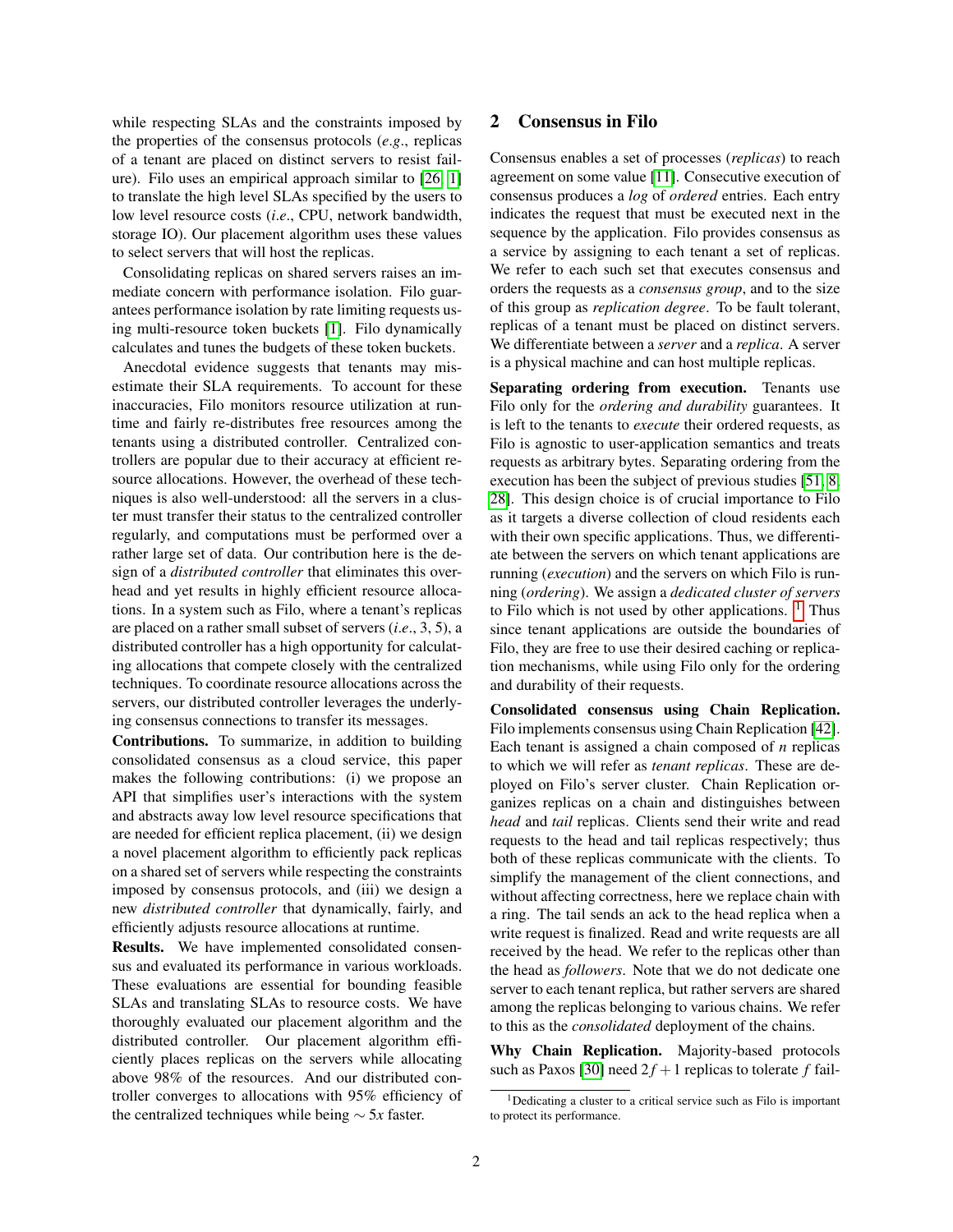ures. Higher number of replicas enhances liveness but not performance. Given the importance of resource efficiency, we prefer protocols that achieve similar performance with fewer replicas. Chain Replication is one such protocol that with  $f + 1$  replicas tolerates  $f$  failures. But unlike Paxos, to make progress it requires *all* the replicas to be non-faulty. Because of its efficiency we have chosen Chain Replication to implement consensus. Despite this the choice of a consensus protocol is orthogonal to the focus of this paper and the techniques proposed in this paper are generalizable to others.

Failures. When replicas in a chain fail, the chain must be reconfigured before it can resume its operation with the initial degree of resiliency. As in [\[42\]](#page-12-9), here failures are detected and resolved by an external replicated *master*. In our consolidated model there is only one master that is shared by all the chain instances. This is similar to Vertical Paxos [\[32\]](#page-12-10) where many groups exists in the system and a master handles reconfigurations for all of them (see [§ 4.1](#page-3-0) for more details).

Assumptions. We assume a crash-recovery failure model and exclude byzantine failures. Network is asynchronous with a possibility of message loss and arbitrary delays. We deploy consensus groups in *in-mem*, or *persistent* durability modes. In the latter, *logs* are made durable on a storage device. The system needs  $f + 1$ replicas to tolerate *f* failures.

Logger. To manage the *logs*, we have designed a subsystem similar to Bookkeeper [\[2\]](#page-11-9) called *Logger*. *Logger* implements *group commit* with a buffer for receiving requests. As the number of concurrent requests increases, buffers transmit more data to the storage device with every fluch, and, hence, efficiency increases (without being subject to timeouts). Compared with *random* writes, *Sequential* writes benefit the most from group commit; thus we have one sequential log per server to which requests from all tenants are appended. *Logger* constantly and in the background prepares per-replica logs on a second storage device. Our servers must be provisioned by at least two storage devices for better performance.

# <span id="page-2-1"></span>3 System Design

Filo's main components are: (a) a simple API that allows tenants to specify their performance and reliability requirements, and (b) rate limiters and the resource allocator that manage server resources.

API. A new applicant starts by submitting an *admission request* to the *Admission Controller* (*AC*), a central component of the system. An admission request contains the following attributes:

#### (*durability mode*,*replication degree*, *request size*,*throughput SLA*) (1)

<span id="page-2-0"></span>Durability mode is either *in-mem* or *persistent*; replication degree is the number of requested servers; the throughput SLA is the application-level request rate for requests of a fixed size (request size). (For brevity, we omit attributes related to user account and other authentication information.) If the admission request can be satisfied by Filo the applicant is admitted to the system, after which it becomes a tenant. The tenant is given a handle to its consensus group, which will be used for submitting requests. Filo guarantees rates up to the throughput SLA, and can also accommodate higher rates if there is available capacity (see  $\S$  4.[2](#page-0-0) for more details).<sup>2</sup> The tenants submit read or write requests. Writes trigger consensus and are appended to the *log* (see [§ 2\)](#page-1-0). Reads retrieve previously ordered data from the log. The throughput SLA agreed above is the sum of read and write requests. Writes are more expensive than reads as they are propagated to other replicas. Hence we concentrate on the write requests.

Rate limiters. To enforce throughput SLAs, Filo installs rate limiters in the form of multi-resource token buckets [\[49,](#page-12-11) [1\]](#page-11-8) on the servers that host head replicas of the consensus groups and also on the external servers on which tenant applications execute. The token budget for each tenant is determined based on the request size specified in its *admission request* [\(1\)](#page-2-0). Note that tenants are not prohibited from varying their request size at runtime. SLAs apply only to the initial request sizes, however. To prevent this variation from affecting other tenants, a request passes through the system if token buckets have sufficient tokens; requests of different sizes translate to different amount of tokens. Moreover, Filo constantly monitors resource usage at runtime (see below) and adjusts the budgets dynamically.

Resource allocator. The most important element of Filo is the resource allocator which is composed of two entities: an admission controller that executes the admission phase, and a distributed controller that executes the work conservation phase. During the admission phase, admission controller runs a placement algorithm to efficiently place tenant replicas on the servers. Placement is done based on the translation of the admission requests to resource usages (CPU, network bandwidth, storage IO), which is done using an empirical strategy; prior to

<sup>2</sup>Before launching Filo, we extensively evaluate its performance under various workloads to find its peak performance. Peak performance caps the range of SLAs that Filo can promise to its users. For example if we can order 10 reqs/sec at best, we can not admit an applicant that asks for 11 reqs/sec.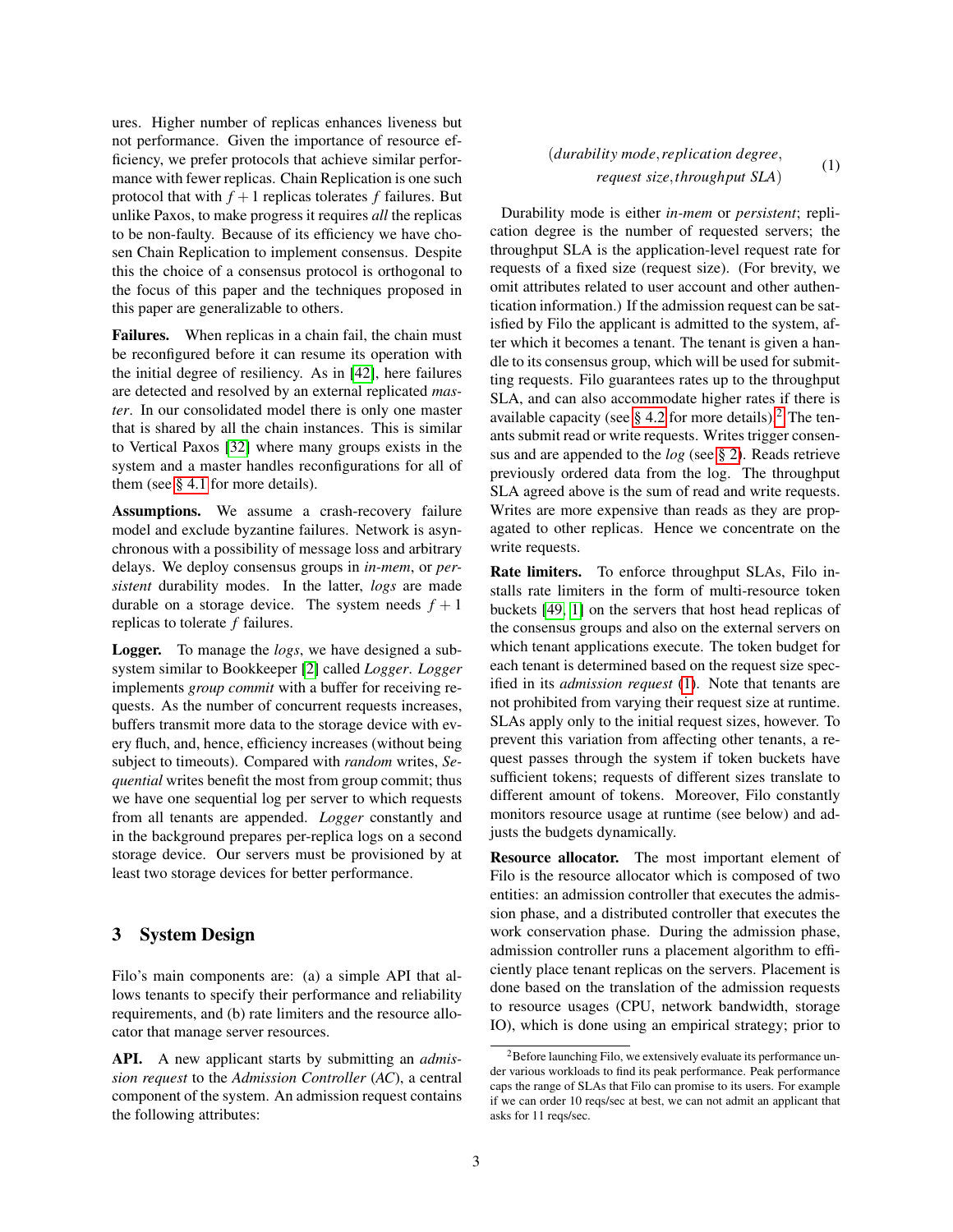launching the service, we extensively benchmark the system to build a performance profile. During the work conservation phase, the distributed controller monitors resource utilization and adjusts the allocations to absorb the exceeding demands of its tenants.

### 4 Resource Allocator

Filo's objective is to offer consensus as a service while providing SLA guarantees, and fairly and efficiently allocating CPU, network, and storage resources. To accomplish these goals, it is essential to manage replica placement when admitting tenants, to dynamically adjust resource allocations at runtime, and to control the rates at which tenants submit their requests. *We have designed resource allocator to handle these tasks*. We next define the concepts and constraints of our problem, and then present our algorithms for implementing the *resource allocator* via the admission and work conservation phases.

Definitions. Let *S* be a set of *m* servers, each with *k* resources. Let  $(r_1,...,r_k)$  be a resource vector. Each server has two vectors  $R^{no}$  and  $R$  for the nominal and free amount of its resources ( $r \in \mathbb{R}_{\geq 0}$ , and  $R^{n\circ}$  is constant). Let *A* and *T* be the set of applicants and tenants. An applicant turns to a tenant if it is admitted to the system. Let  $n_t$  be the replication degree of tenant  $t$ . Tenant  $t$ has a *demand profile P*, which is a set of *n<sup>t</sup> demand vectors* (one vector per replica). Demand vector *p* specifies the resources needed by one replica. Let *Fa*, *feasibility region* of applicant *a*, be the set of servers that can be considered for placing its replicas. Let  $E_t$  be the set of the elected servers at the end of *t*'s admission ( $|E_t| = n_t$ ).

Example setup. To simplify the description of our algorithms in the next sections, we outline a hypothetical example setup here. Assume 4 servers and 3 resources as CPU (count), network bandwidth (Gbps), and storage IO (IOps). Resource vectors of our servers are  $R_1 = (2, 2, 250), R_2 = (2, 2, 400), R_3 = (8, 4, 100), R_4 =$ (4,2,250). We assume 2 applicants with 2 replicas each, and resource profiles as shown in [Table 1.](#page-3-1)[3](#page-0-0)

Constraints. *Resource allocator* is subject to the following constraints:

- Cons<sub>1</sub>. A replica is *indivisible*; all the values in its vector are demanded from exactly *one* server, and it is *placed* if there exists a server to satisfy it.
- Cons<sub>2</sub>. An applicant is *indivisible*; an applicant is *admitted* if there is a set of servers that can host *all* of its replicas.
- Cons<sub>3</sub>. To cope with failures a server can host at most one replica of an applicant.

<span id="page-3-1"></span>

| Applicant               | Replica     | <b>CPU</b> | Net-bw | Storage IO |
|-------------------------|-------------|------------|--------|------------|
| $a_1$                   | $p_1$       |            |        | 100        |
|                         | $p_2$       | 3          |        | 100        |
|                         | $p_1 + p_2$ |            | 2      | 200        |
| $a_2$                   | $p_1$       | 3          | A)     | 100        |
|                         | $p_2$       |            |        | 150        |
|                         | $p_1 + p_2$ |            | 5      | 250        |
| $R_1 + R_2 + R_3 + R_4$ |             | 16         | 10     | 1000       |
| Table 1: Example setup  |             |            |        |            |

Note. Algorithms designed in this section are inspired by DRF [\[20\]](#page-11-10) due to its fairness criteria: when dividing multiple goods among many suppliants the goal is to maximize each suppliant' share, while equalizing the share of their most demanded good. Moreover, DRF is computationally light which is essential for making quick re-source adjustments (see [§ 7\)](#page-10-0).

### <span id="page-3-0"></span>4.1 Admission Phase

Admission phase is executed by the admission controller (*AC*), which analyzes *admission requests* and finds servers to place replicas. We propose a *placement algorithm* that efficiently places replicas on shared servers. Our algorithm runs until all applicants are admitted to the system or denied admission if satisfying their SLAs is infeasible. As described in [§ 3](#page-2-1) an applicant uses Filo's API to specify its desired SLA and reliability requirements, which are then translated to CPU, network, and storage usage and saved as its demand profile. Using these profiles at each iteration the algorithm must decide: (a) which *applicant*, (b) which *replica* of the selected applicant, and (c) which *server*, to consider next in its allocations so to be efficient. Our choices are based on 3 policies that we explain next with the rational for each:

(PO*a*). To maximize resource usage, we prioritize the applicant with the highest *dominant share*. To get an applicant's dominant share: we divide the aggregated resource demand of its replicas by the total free amount of resources in the system, and choose the highest value (see [Eq 2\)](#page-4-1). In the above example we prioritize applicant  $a_2$  with the dominant share of  $5/10$  (see [Table 1\)](#page-3-1).

 $(PO<sub>b</sub>)$ . For the selected applicant, we prioritize the replica with the highest dominant share. If there is no server to fit the heaviest replica, there is no point in fitting the others. To get a replica's dominant share: we divide its demand by the total free amount of the resources in the system, and choose the highest value among the resources. In the above example we prioritize  $a_2$ 's first replica with the dominant share of  $4/10$  (due to its network bandwidth, note the circle in [Table 1\)](#page-3-1).

(PO*c*). To place the selected replica, we prioritize the servers with more free resources. The rational is to eventually balance resource utilization across the servers.

<sup>&</sup>lt;sup>3</sup>In Chain Replication the head replica is loaded more than the other roles. Similarly in Paxos protocol, the replica that plays the coordinator role demands more resources than the others.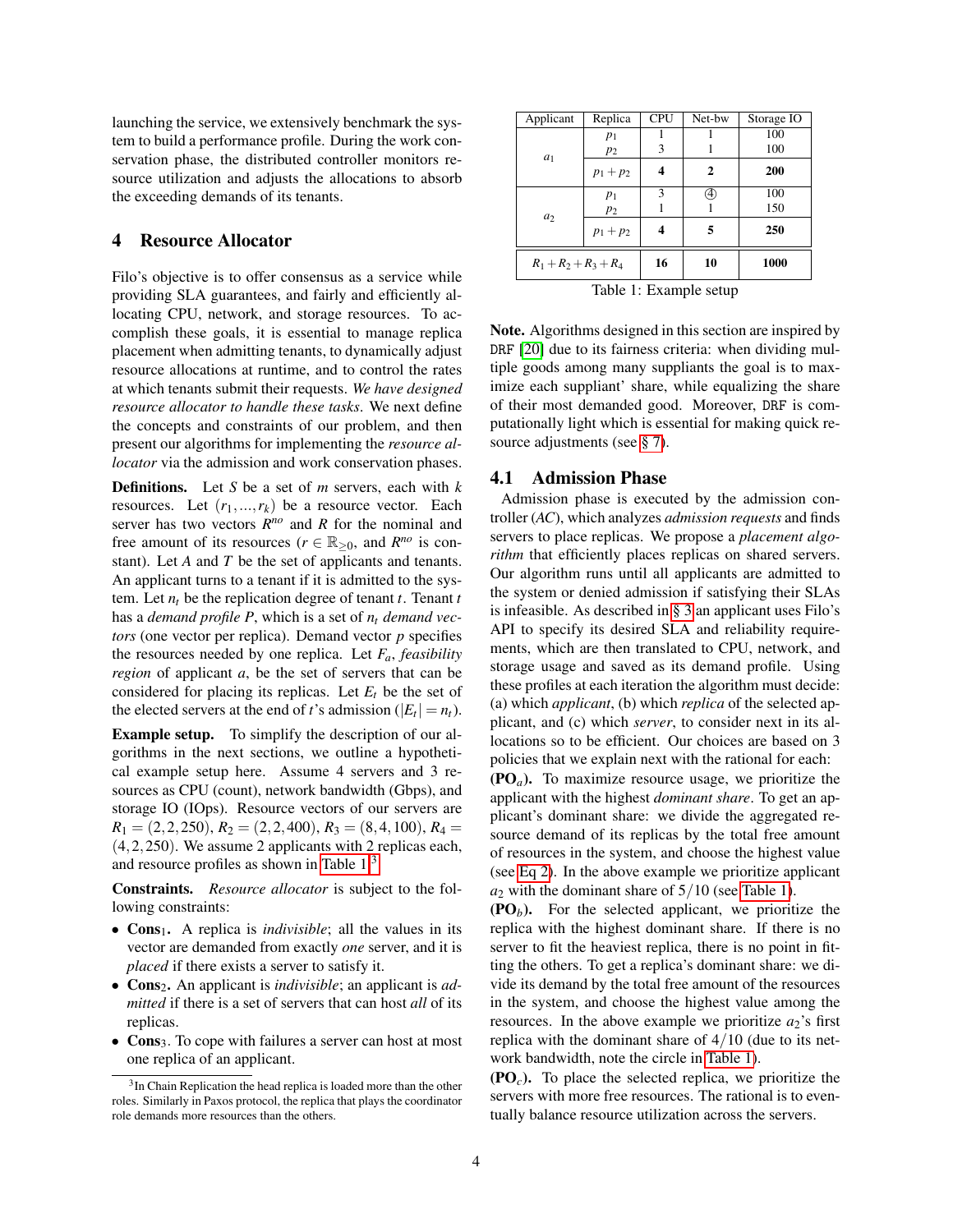Placement Algorithm. Alg. [1](#page-4-2) encapsulates our constraints and policies in more detail. The dominant share of applicant *a* (line [2\)](#page-4-3) is obtained as follows. Before the admission, the feasibility region of an applicant is the entire server cluster, hence, its dominant share must be calculated without constraining the server set. Thus we compute the global amount of free resources as  $R^g = \sum_{\forall s \in S} R_s$ . We use a similar formula to calculate  $P_a^g$  for applicant *a* (in the example  $R^g = (16, 10, 1000)$ ,  $P_{a_1}{}^g = (4, 2, 200)$ , and  $P_{a_2}{}^g = (4, 5, 250)$ , as in [Table 1\)](#page-3-1). Then we use [Eq 2](#page-4-1) to calculate *a*'s dominant share:

<span id="page-4-1"></span>
$$
D_a = \max_{i=1}^k \{ (P_a^{\,s})_i / (R^s)_i \}
$$
 (2)

(*e.g.*,  $D_{a_2}$  is 5/10).  $R^g$  and  $P_a^g$  remain constant during the execution of the algorithm. Thus, the dominant shares of the applicants are calculated once at the beginning. Similarly,  $D_p$ , dominant share of replica  $p$  (line [5\)](#page-4-4) is calcu-lated using [Eq 2,](#page-4-1) where  $p_i$  replaces  $(P_a^g)_i$ . To find the most free servers we calculate servers' dominant shares (line [20\)](#page-4-5) relative to their nominal capacity using [Eq 3:](#page-4-6)

<span id="page-4-6"></span>
$$
D_s = \max_{i=1}^k \left\{ (R_s^{no} - R_s)_i / (R_s^{no})_i \right\} \tag{3}
$$

*i*.*e*., dominant share of a server is determined by its most consumed resource. As  $R_s$  is modified frequently, at the end of an admission, *D<sup>s</sup>* is recalculated to respect PO*<sup>c</sup>* (line [15\)](#page-4-7). Updating  $D<sub>s</sub>$  at the middle of an admission is unnecessary as the elected servers are removed from the feasibility region to respect  $Cons<sub>3</sub>$  (line [24\)](#page-4-8). Resource usage across the servers is gradually equalized  $(\mathbf{P}\mathbf{O}_c)$  using *ElectServer*. Once an applicant is admitted (*i*.*e*., all of its replicas are placed), Filo activates token buckets and assigns their budgets based on the agreed SLA.

Failures. A chain is disrupted if any of its replicas fails. We invoke *ElectServer* on demand to replace failed replicas. Replacing failed replicas is prioritized over admitting new applicants. As moving correct replicas is unnecessary, the overhead of resuming the chain is confined to placing only the failed replicas. To restore the initial degree of resiliency we must also fetch the *logs* from the correct replicas (recovery). Recovery consumes resources and may impact the performance of the other tenants. An approach to preventing this issue is to always leave a fraction of the server resources unallocated. Determining this value is a trade off between recovery time and resource efficiency. A larger value speeds up the recovery, but reduces the efficiency of resource utilization at failure-free intervals. This value must be determined based on the frequency of failures and the uptime guarantees. If failures occur when all the servers are fully allocated, it will be impossible to place the failed replicas. To avoid this problem, similar to Cheap Paxos [\[33\]](#page-12-12), we reserve a small subset of the servers as auxiliary that are used *for placing failed replicas*.

<span id="page-4-16"></span><span id="page-4-15"></span><span id="page-4-14"></span><span id="page-4-13"></span><span id="page-4-12"></span><span id="page-4-11"></span><span id="page-4-10"></span><span id="page-4-4"></span><span id="page-4-3"></span><span id="page-4-2"></span>

| Algorithm 1 Placement (executed by AC)                                                                             |
|--------------------------------------------------------------------------------------------------------------------|
| 1: while $A \neq \emptyset$ do<br>{run until all applicants are addressed}                                         |
| <b>pick</b> applicant $a \in A$ with highest dominant share<br>$\{P O_a\}$<br>2:                                   |
| 3:<br>$F_a \leftarrow S$                                                                                           |
| <b>while</b> $P_a \neq \emptyset$ <b>do</b> { <i>run until all replicas of a are addressed</i> }<br>4:             |
| 5:<br><b>pick</b> replica $p \in P_a$ with highest dominant share<br>$\{P O_b\}$                                   |
| ElectServer $(p)$<br>{see line $18$ }<br>6:                                                                        |
| if replica $p$ is not placed then<br>7:                                                                            |
| $\forall s \in E_a$ : update $R_s$<br>{redeem resources}<br>8:                                                     |
| $A \leftarrow A \setminus \{a\}$ {Cons <sub>2</sub> : a is rejected if any replica is not<br>9:                    |
| $placed\}$                                                                                                         |
| <b>exit</b> loop and <b>goto</b> $(1)$<br>10:                                                                      |
| else<br>11:<br>{replica p is placed}                                                                               |
| $P_a \leftarrow P_a \setminus \{p\}$<br>12:                                                                        |
| 13:<br>end                                                                                                         |
| 14:<br>$\frac{1}{\pi}$ if here, all replicas of applicant <i>a</i> are placed successfully                         |
| $\forall s \in E_a$ : update $D_s$<br>15:<br>$\{P O_c\}$                                                           |
| $A \leftarrow A \setminus \{a\}$<br>${a}$ is admitted}<br>16:                                                      |
| $17:$ end                                                                                                          |
| 18: ElectServer $(p)$ :                                                                                            |
| 19: while $F_a \neq \emptyset$ do                                                                                  |
| 20:<br><b>pick</b> server $s \in F_a$ with the lowest dominant share<br>$\{P O_c\}$                                |
| <b>if</b> $p \leq R_s$ <b>then</b> { <i>Cons</i> <sub>1</sub> <i>: a server is found to place replica</i> }<br>21: |
| $R_s = R_s - p$<br>22:                                                                                             |
| $E_a \leftarrow E_a \cup \{s\}$<br>{update the set of elected servers}<br>23:                                      |
| $F_a \leftarrow F_a \setminus \{s\}$<br>$\{Cons_3\}$<br>24:                                                        |
| exit and return (replica $p$ is placed)<br>25:                                                                     |
| 26: end                                                                                                            |

# 4.2 Work Conservation Phase

Tenants that have miss-estimated their SLAs at admission time, will need resources above or below their reservations at runtime. Filo monitors usage at runtime and temporarily re-distributes resources to address missestimations. Filo's objective at this phase is to frequently and fairly adjust allocations, and maximize global utilization without over-allocating. This phase executes in control intervals of a few seconds. After the resource adjustments, budgets of the token buckets must also be updated properly. Filo assigns either the *idle* or the *unallocated* resources to the demanding tenants. To understand the difference note that we only used the *unallocated* resources to admit tenants. Some tenants may not use all of their resources at runtime; these are allocated but *unused* resources. *Idle* resources include both the *unallocated* and the *unused* ones. Thus, by allocating from *idle* resources, Filo has more resources to (re-)use, but is subject to temporary SLA violations, which cannot happen by allocating only from *unallocated* resources. Accepting this risk is a decision left to Filo's operator, to which our algorithms are agnostic.

<span id="page-4-9"></span><span id="page-4-8"></span><span id="page-4-7"></span><span id="page-4-5"></span>27: return (replica *p* is not placed) {*no server is found*}

<span id="page-4-0"></span>Example setup extended. We elaborate on our example from previous section to clarify this phase. Lets assume *a*1's admission SLA is 100 reqs/sec that is equivalent to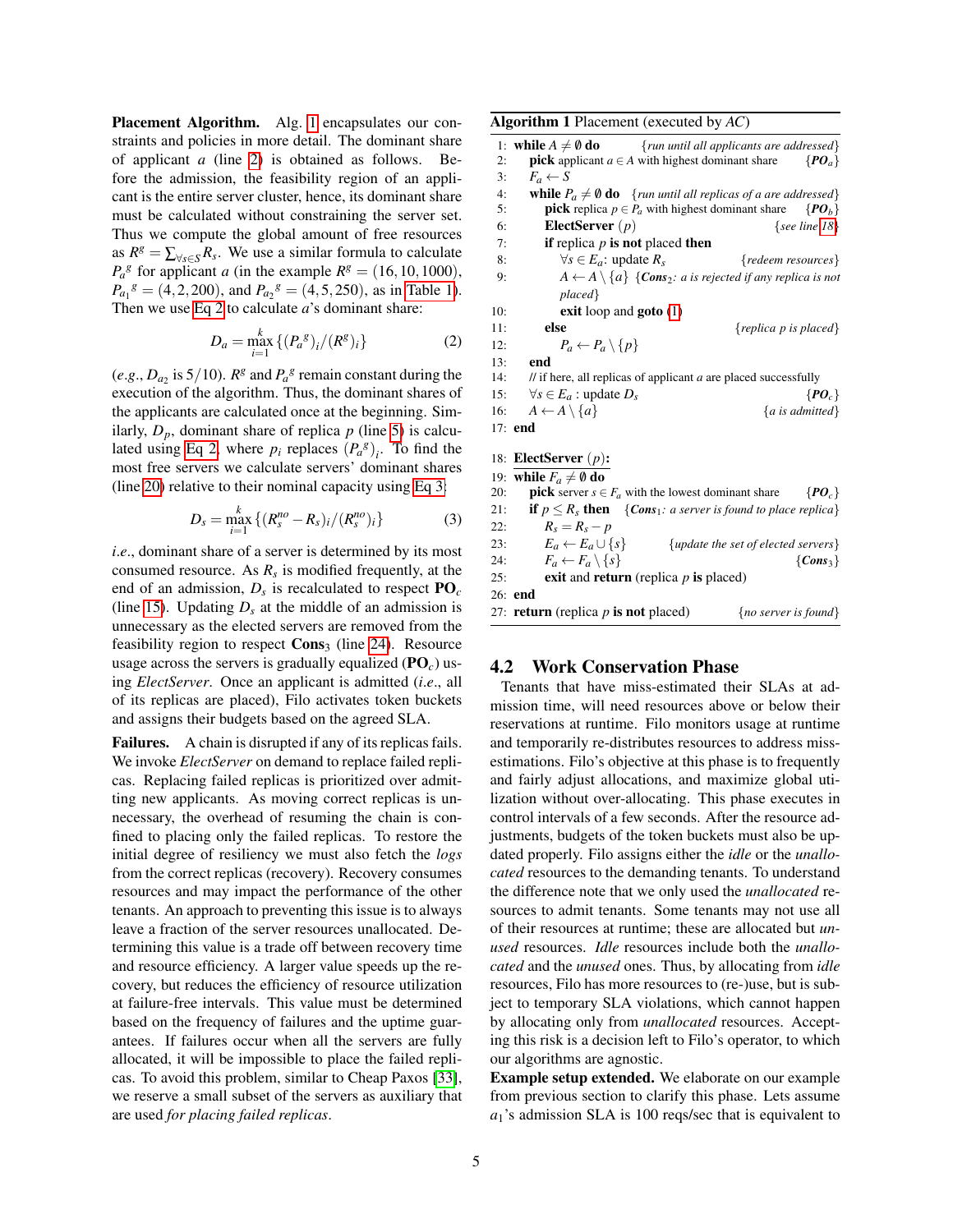the resource usage shown in [Table 1.](#page-3-1) Thus for example on replica  $p_1$  each request costs (0.01 CPU, 0.01 Gbps, 1 storage IO). At runtime, *a*<sup>1</sup> realizes that in addition to 100 requests, it needs to submit 10 more reqs/sec (110 in total). This phase tries to maximize the number of additional requests it can grant to *a*1, called its *utility*, while being fair to all the other tenants that demand extra requests (note that at the end we may only be able to grant 3 requests to  $a_1$ , although it wishes for 10).

More precisely, we define  $utility(t)$  to be the number of *t*'s extra granted requests at runtime. During this phase, *t*'s feasibility region is limited to *E<sup>t</sup>* : in other words extra requests are granted if sufficient free resources on *E<sup>t</sup>* exist ( $\text{Cons}_4$ ). Computing new allocations quickly is crucial for reducing the intervals in which resources remain idle. In the next section we first show how this phase can be done using a centralized algorithm [\(§ 4.2.1\)](#page-5-0). Centrally controlling and re-assigning resources is computationally intensive; moreover, its overhead increases with the size of the system (see  $\S$  6). To alleviate this overhead, we propose two new distributed algorithms (Sections [4.2.2](#page-5-1) and [4.2.3\)](#page-6-0). *Our key insight in designing distributed algorithms is*: servers do not need global visibility over *all* the other servers to dynamically adjust allocations as each tenant's replicas are placed on a small set of servers. Servers that manage the same consensus group need to coordinate with each other; hence, servers coordinate locally, and they do not need a centralized oracle. The *distributed controller* implements those algorithms.

#### <span id="page-5-0"></span>4.2.1 Centralized DRF (C-DRF)

As a baseline, we first illustrate C-DRF (Alg. [2\)](#page-5-2). C-DRF maximizes tenant utilities while equalizing their dominant shares. Differently from DRF [\[20\]](#page-11-10), C-DRF takes the indivisibility of the demand profiles into account and is subject to  $Cons<sub>4</sub>$ , which is not previously ad-dressed [\[20,](#page-11-10) [18\]](#page-11-11). C-DRF has two inputs, vector  **and** set T. To produce  $\vec{R}$ , we concatenate the free resource vectors of the servers,  $|\mathbf{R}| = m \times k$  (in our example  $\mathbf{R} = (2,2,250, 2,2,400, 8,4,100, 4,2,250)$ . Similarly, we extend *t*'s demand profile as:

<span id="page-5-3"></span>
$$
\vec{\mathbf{P}}_{t} = p_1 \cdot p_2 \cdot \dots \cdot p_m \tag{4}
$$

Any server not in  $E_t$  is presented by  $\vec{0}$  in [Eq 4](#page-5-3) (assume  $a_1$  is admitted to  $E_{a_1} = \{1,3\}$  then in the granularity of one request we have  $\vec{P}_{a_1}$  =  $(0.01, 0.01, 1, 0, 0, 0, 0.03, 0.01, 1, 0, 0, 0))$ : recall that the feasibility region of a tenant during this phase is re-stricted to the servers it is placed on.<sup>[4](#page-0-0)</sup> We use [Eq 5](#page-5-4) to calculate *t*'s dominant share (line [3\)](#page-4-11):

<span id="page-5-4"></span>
$$
D_t = \max_{i=1}^{k \times m} (\vec{P}_t \times utility(t))_i / (\vec{R})_i
$$
 (5)

In this formula  $utility(t)$  is multiplied by each member of  $\vec{P}_t$ , producing a new vector of size  $m \times k$ . As *utility*(*t*) is updated after each allocation (line  $6$ ),  $D_t$  must be recalculated (line [7\)](#page-4-13). Servers periodically send their *R<sup>s</sup>* vectors to *AC*, which centrally executes C-DRF. *T* in Alg. [2](#page-5-2) includes only the tenants that request extra resources at runtime.

As we will see in [§ 6.3,](#page-9-0) C-DRF is computationally intensive. In the next two sections we propose two efficient distributed algorithms.

<span id="page-5-2"></span>

| Algorithm 2 C-DRF $(\vec{R}, T)$ |                                                                  |                                                            |  |  |
|----------------------------------|------------------------------------------------------------------|------------------------------------------------------------|--|--|
|                                  | 1: $\forall t \in T$ : utility(t) = 0                            |                                                            |  |  |
|                                  | 2: while $T \neq \emptyset$ do                                   |                                                            |  |  |
| 3:                               |                                                                  | <b>pick</b> tenant <i>t</i> with the lowest dominant share |  |  |
| 4:                               | if $\vec{P}_t \leq \vec{R}$ then                                 |                                                            |  |  |
|                                  | $\vec{\mathbf{R}} = \vec{\mathbf{R}} - \vec{\mathbf{P}}_t$<br>5: |                                                            |  |  |
| 6:                               |                                                                  | utility(t) = utility(t) + 1                                |  |  |
| 7:                               | update $D_t$                                                     |                                                            |  |  |
| 8:                               | else                                                             |                                                            |  |  |
| 9:                               | $T \leftarrow T \setminus t$                                     | ${E_t}$ is saturated relative to t $\}$                    |  |  |
|                                  | $10:$ end                                                        |                                                            |  |  |

#### <span id="page-5-1"></span>4.2.2 Head-DRF

Head-DRF (Alg. [3\)](#page-6-1), our first distributed algorithm, is composed of two phases. During the allocation phase utilities are calculated by the head servers only using a local execution of C-DRF, and disseminated to the followers for voting. At voting phase followers cast their votes by prioritizing the allocations that maximize their local resource utilization  $(PO<sub>d</sub>)$ .<sup>[5](#page-0-0)</sup>

Allocation Phase is executed by all the head servers in parallel. Server *s* is a head server if it hosts the head replica of *at least* one tenant. Server *s* uses [Eq 6](#page-5-5) to calculate its perspective of free resources in the cluster,  $\vec{R}_{s}$ :

<span id="page-5-5"></span>
$$
\vec{\mathbf{R}}_{\mathbf{s}} = R_1 \cdot R_2 \cdot \ldots \cdot R_m \tag{6}
$$

Any server that has no tenant in common with *s* is presented by  $\vec{\mathbf{0}}$  in [Eq 6.](#page-5-5) ( $|\vec{\mathbf{R}}_s| = k \times m$ ). Each server periodically sends its *R* vector to all the servers that host the head replicas of its tenants. Demand profiles are extended using [Eq 4,](#page-5-3) and their dominant shares are calcu-lated using [Eq 5,](#page-5-4) where  $\vec{R}_s$  replaces  $\vec{R}$ . Head servers use this data to execute C-DRF locally, and compute the utilities. Head servers then calculate the potential allocations for each tenant  $(u_t$ -line [4\)](#page-4-14), and propose them to the relevant followers. The proposed allocation for tenant *t* is accepted only if *all* the servers in  $E_t$  vote for its acceptance (lines [3](#page-4-11)[—6\)](#page-4-12).

Given that head servers lack the global visibility over the entire cluster and may concurrently consider common servers for allocations, server resources maybe

<sup>4</sup>For simplicity we have not modified servers' resource vectors. Note that after admission servers have fewer resources.

<sup>5</sup>NTP is used to synchronize control intervals, allocation, and voting phases.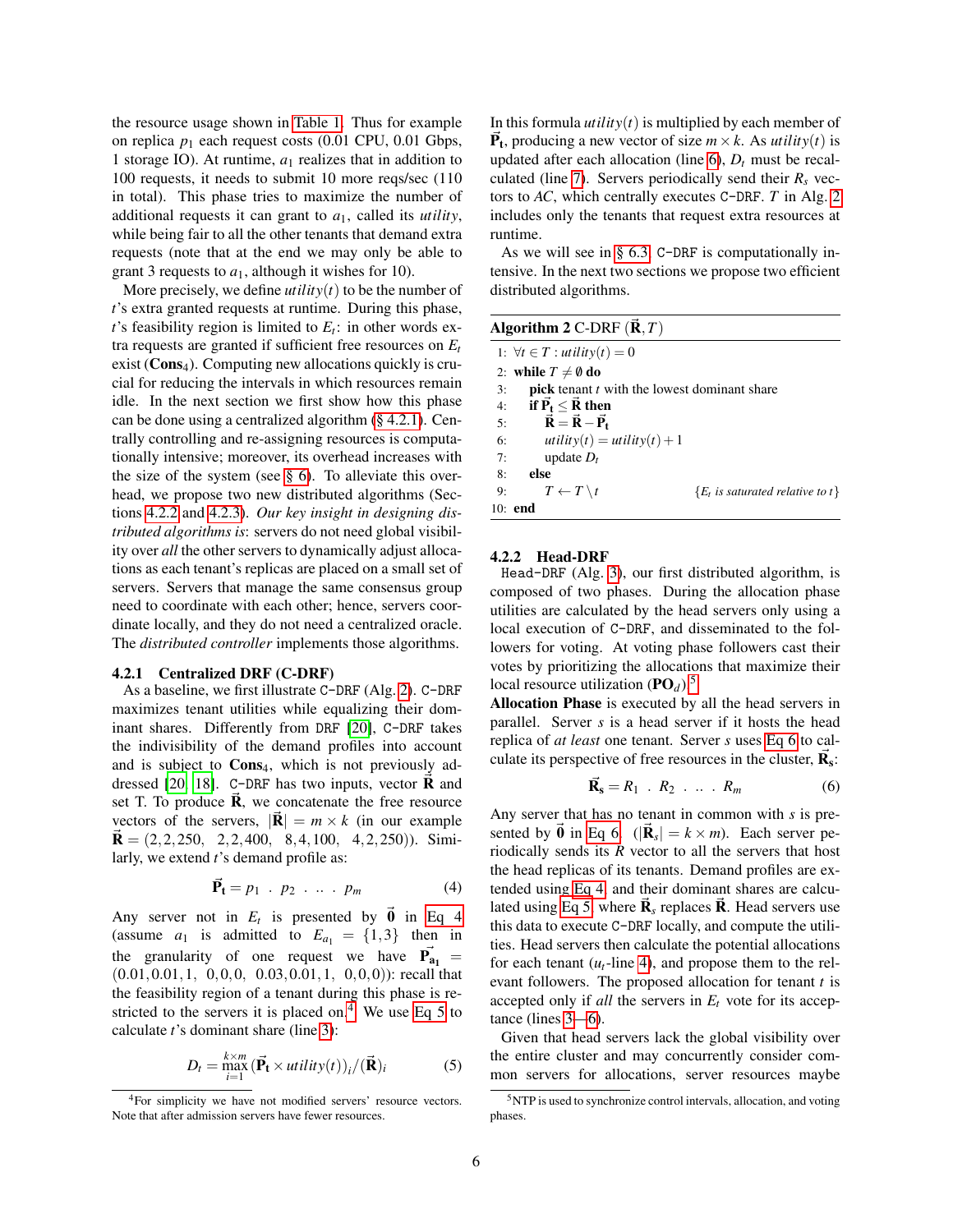over-allocated. The *voting phase* is designed to reduce the amount of over-allocations to zero.

Voting Phase is executed by all the servers in parallel. Each server receives exactly one proposal,  $u_t$ , for each of its tenants. At the beginning of the voting phase a server has received the proposals for all the tenants for which it hosts one of their replicas. Servers follow PO*<sup>d</sup>* to cast their votes by prioritizing the tenant with the highest dominant share (line [9\)](#page-4-15). Dominant shares are calcu-lated by [Eq 5,](#page-5-4) where  $\vec{R}_{s}$  replaces  $\vec{R}$ . A server accepts a proposal only if sufficient free resources are available (line [10\)](#page-4-16). Proposed allocations are unbreakable, meaning that servers can only vote for the whole allocation  $(u_t)$ .

Followers are at the intersection of the disconnected perspectives of the head servers. By voting based on their local free resources, they protect themselves from overallocations. Rejecting *full* proposals (*ut*), however, might induce a low utilization of the servers. We next propose All-DRF to alleviate this inefficiency.

### <span id="page-6-1"></span>Algorithm 3 Head-DRF

|     | 1: $T_{hs}$ : is the set of tenants that their head replica is on s.      |
|-----|---------------------------------------------------------------------------|
|     | 2: Allocation Phase: Executed by $s \in S$ if s is head for some t        |
|     | 3: $\{utility(t)\} \leftarrow \textbf{C-DRF}(\mathbf{\vec{R}}_s, T_{hs})$ |
|     | 4: $\forall t \in T_{hs} : u_t = (P_t \times utility(t))$ ,               |
| 5:  | $propose(u_t)$ to t's followers,                                          |
| 6:  | $accept(u_t)$ if all replicas voted <i>accept</i>                         |
|     | 7: Voting Phase: Exe. by $\forall s \in S$                                |
|     | 8: while <i>true</i> do                                                   |
| 9:  | <b>pick</b> $u_t$ with the highest dominant share<br>$\{P O_d\}$          |
| 10: | if $u_t \leq R_s$ then<br>$\{else reject\}$                               |
| 11: | $R_s = R_s - u_t$                                                         |
| 12: | $vote(u_t, accept)$                                                       |
|     | 13: <b>end</b>                                                            |

#### <span id="page-6-0"></span>4.2.3 All-DRF

All-DRF (Alg. [4\)](#page-6-2) is also composed of two phases. Differently from Head-DRF:

Allocation Phase is executed by all servers in parallel (hence the name). Each server executes C-DRF locally and sends its utilities to the relevant head servers. Differently from Head-DRF, servers propose utilities (*utility<sub>t</sub>*) rather than the full allocations  $(u_t)$ . Similarly to Head-DRF there is a high chance of over-allocation, which is eliminated during the voting phase.

Voting Phase is executed by the head servers only. For each *t*, a head server chooses the minimum of the utilities proposed by all the servers in  $E_t$ . As we will see in the experiments the allocations obtained by All-DRF are often closer to C-DRF.

#### <span id="page-6-3"></span>4.2.4 Comparison

Communication complexity. We compare complexities of our algorithms assuming that at the start of a con-

#### <span id="page-6-2"></span>Algorithm 4 All-DRF

- 1: *Ts*: is the set of tenants that any of their replicas is on *s*.
- 2: *Allocation Phase: Executed by all*  $s \in S$
- $\{utility(t)\} \leftarrow \textbf{C-DRF}(\mathbf{\vec{R}}_s, T_s)$
- 4:  $\forall t \in T_s: \text{ propose}(utility(t)_s) \text{ to } t \text{'s head server}$
- 5: *Voting Phase: Exec. by s* ∈ *S if s is head for some t*
- 6:  $\forall t \in T_{hs} : \text{utility}(t) = \min_{\forall s \in E_t} \{ \text{utility}(t)_s \}$

trol interval, servers have sent their  $R_s$  vectors to  $AC$  in C-DRF and to head servers in Head-DRF. Assuming that tenants send their runtime profiles to *AC*, one communication step is sufficient to finalize the allocations for C-DRF: (1) *AC* runs C-DRF, and broadcasts its allocations to head servers and tenants, to tune their token buckets. Assuming that tenants send their runtime profiles to head servers, 3 steps are necessary to finalize the allocations for both Head-DRF and All-DRF. In Head-DRF: (1) head servers run C-DRF and broadcast their allocations to the followers, (2) followers send their votes to the head servers, and (3) head servers summarize the votes, tune their token buckets, and inform tenants. All-DRF is measured similarly. **10**

<span id="page-6-4"></span>

Figure 1: An example scenario for [§ 4.2.4](#page-6-3)

Efficiency. Distributed algorithms may diverge from the centralized approach. Consider All-DRF in [Fig 1,](#page-6-4) with 5 servers each with 1 resource of 10 free units.  $t_1$  as  $(1,1,1,0,0)$  is placed on [A,B,C(head)], and  $t_2$  as  $(1,0,0,1,1)$  on [A,D(head), E]. At the end of the allocation phase, C,D,E assign 10, A assigns 5, and *B* assigns 2 utilities to their tenants (*B* is shared by other tenants). Head servers in parallel finalize the allocations:  $t_2$  and  $t_1$ receiving 5 and 2 utilities each. *A* has 3 free units that  $t_2$ could use in an ideal situation (the values can be easily obtained by walking through the algorithm). Our evaluations will show that this inefficiency is negligible due to the large number of tenant replicas packed on a server.

### 4.3 Coordinating the two phases

To avoid over-allocation of the resources due to the concurrent execution of the admission and work conservation phases, *AC* notifies the elected servers before finalizing the admissions. If the servers have simultaneously allocated their resources, they either immediately terminate their allocations or ask *AC* to delay the admissions until the temporary allocations expire.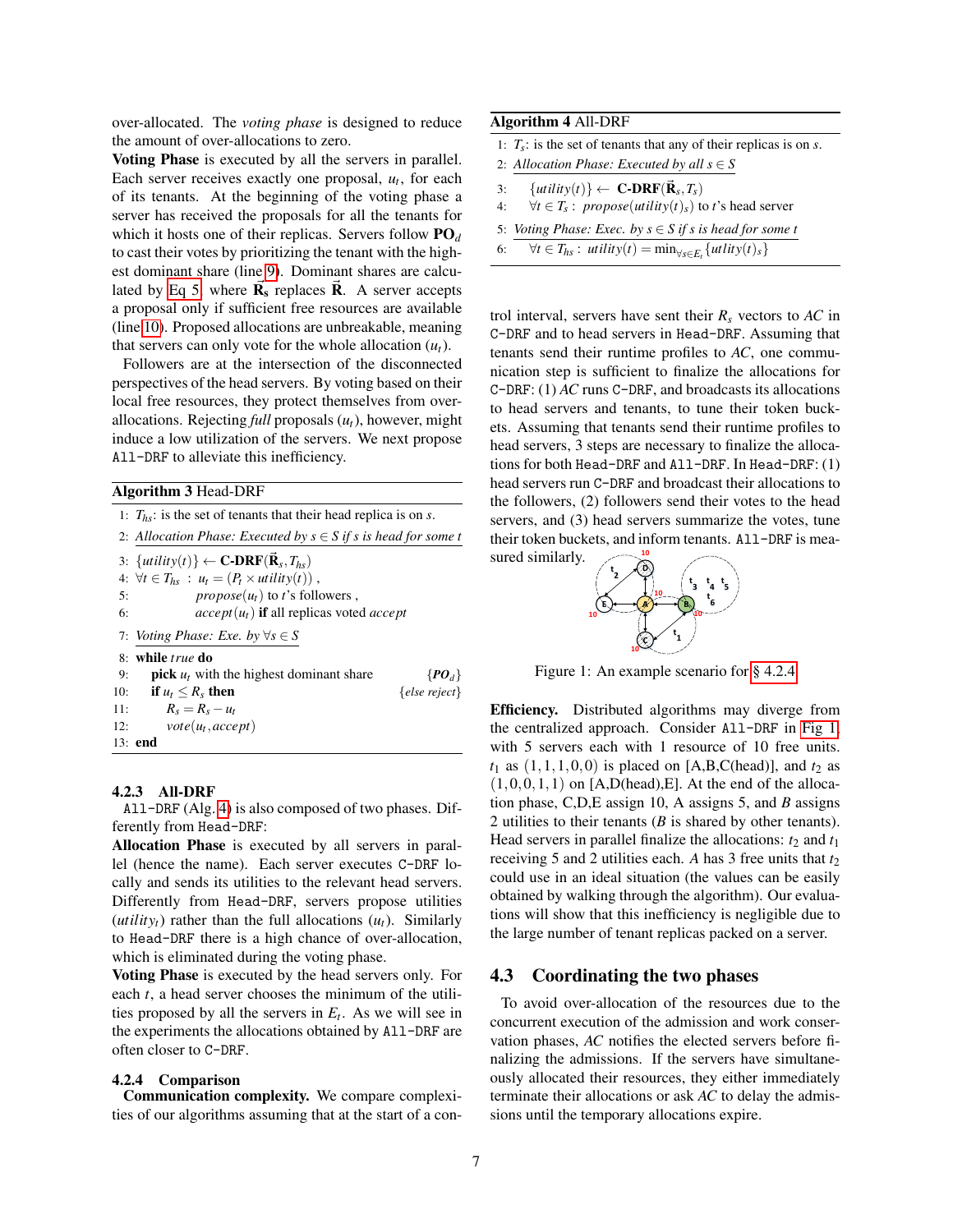<span id="page-7-1"></span>

Figure 2: Internal architecture of a replica server. Dashed arrows refer to inter-server communications.

### 5 Implementation

Filo is written in C/C++ (11.5 KLOC). Each server is implemented as a pipeline of 3 multi-threaded stages [\(Fig 2\)](#page-7-1). The *external* stage handles connections of tenants with the head replicas. The *Logger* stage persists data on the storage device, and the *internal* stage handles connections among servers. The number of threads, MPL (Multi Programming Level) at each stage is 1 to 4. Each server also has a thread for the distributed controller. Communications among the *stages* is based on shared memory. We optimized network performance by using jumbo frames (8968 B), by disabling Nagle algorithm, and by enabling Receive Side Scaling (RSS) [\[24\]](#page-11-12). In some experiments, the RSS mapping resulted in an uneven distribution, at which point despite the availability of free cores the performance was capped. We also implemented a simulator in C/C++ (2.5 KLOC) to test the resource allocator in larger configurations.

### <span id="page-7-0"></span>6 Evaluation

We evaluate Filo's performance in failure-free scenarios. In [§ 6.1](#page-7-2) we extensively evaluate performance under various workloads, which is needed for bounding SLA guarantees, and calculating costs. Then we feed our findings into the simulator and evaluate the placement algorithm  $(\S 6.2)$ , and the distributed controller  $(\S 6.3)$  with various number of applicants. In [§ 6.4](#page-9-1) we demonstrate the effect of our resource allocator in the testbed.

Testbed. We ran the experiments in a cluster of 10 Dell DCS7220N servers each with two 10-core Intel(R) Xeon(R) CPU E5-2470 v2, 2.40 GHz CPUs, a 10 Gbps Mellanox ConnectX-3 Pro NIC, and 128 GB of RAM with hyper threading enabled (due to the administrative requirements disabling hyper threading was not an option.) and two HDDs (Seagate ST2000NM0033- 9ZM175). Our servers use Microsoft Windows Server 2012 Data center. Unless mentioned otherwise, we ran each experiment for 60 seconds. Our graphs report the average application-level throughput in number of reqs/sec (throughput in network bandwidth can be directly calculated), total CPU utilization, and CPU utilization of the busiest logical core on one selected server.

## <span id="page-7-2"></span>6.1 Service benchmarking

[Fig 3](#page-8-1) shows Filo's performance in the following setup. Setup. We vary request sizes from 64 B to 32 KB, and *MPL* from 1 to 4 for *in-mem* and *persistent* modes. In the *persistent* mode data is asynchronously transferred to the storage device and 2 (with  $MPL \le 2$ ) and 4 (with  $MPL \geq 3$ ) threads are created by the *Logger*(s). Tenants send their requests in an open loop bounded by a *pending*

*window* (*e*.*g*., with a window of 10, a tenant can have at most 10 outstanding requests). We varied window size until peak performance was reached. In each setting the number of tenants is equal to *MPL*, and each has 3 replicas on 3 servers. Note that requests of a specific tenant at any given point must be handled by one thread at most for safety. One thread, however can handle the requests of many tenants. Each vertical CPU bar shows the total CPU (horizontal line) and the CPU of the busiest core.

General Results. The *in-mem* mode has higher throughput than the *persistent* mode, as the latter is capped by the capacity of the storage device and the *Logger*'s CPU. The *in-mem* mode has lower latency (1-5 msec) than the *persistent* mode (1-8 msec).

In-mem mode. As *MPL* increases, throughput increases for 64 B-4 KB requests. For 8 KB-32 KB requests, throughput increases when *MPL* (number of tenants effectively) increases from 1 to 2, and then drops: as the number of tenants increases, so does the number of outstanding requests; resources used for receiving requests are now spent for receiving requests from new tenants, exchanging new acks, and responses. As an example for *in-mem*, 2 KB, *MPL* = 3, and throughput of 150 Kreq/s, in addition to 150K requests, 150K acks, and 150K responses are transmitted among the servers, and to the tenants respectively (overhead not shown in the graphs). Often one core is saturated by the interrupts caused by sending and receiving network messages.

Persistent mode. Throughput increases as *MPL* increases. With  $MPL \leq 2$  each server has only one *Logger*, through which all the threads in the storage stage transfer their requests to the disk. When *MPL* increases from 1 to 2, *group commit* improves and throughput increases (the reason our throughput surpasses IoMeter [\[25\]](#page-11-13)). *Logger* is a point of synchronization, and eventually saturates its core for the  $\leq$ 2 KB requests and disk's bandwidth for requests  $\geq$  4 KB. To scale with *MPL*  $\geq$  3 we added a second *Logger* to each server (latency was 1-8 msec).

Aiding the admission phase. We use our numbers to bound (a) SLAs, and (b) the number of tenants with specific admission requests that can be packed on a server. To understand (a) notice that for example Filo can at most promise 76 K (64 B, *in-mem*) reqs/sec to a single tenant.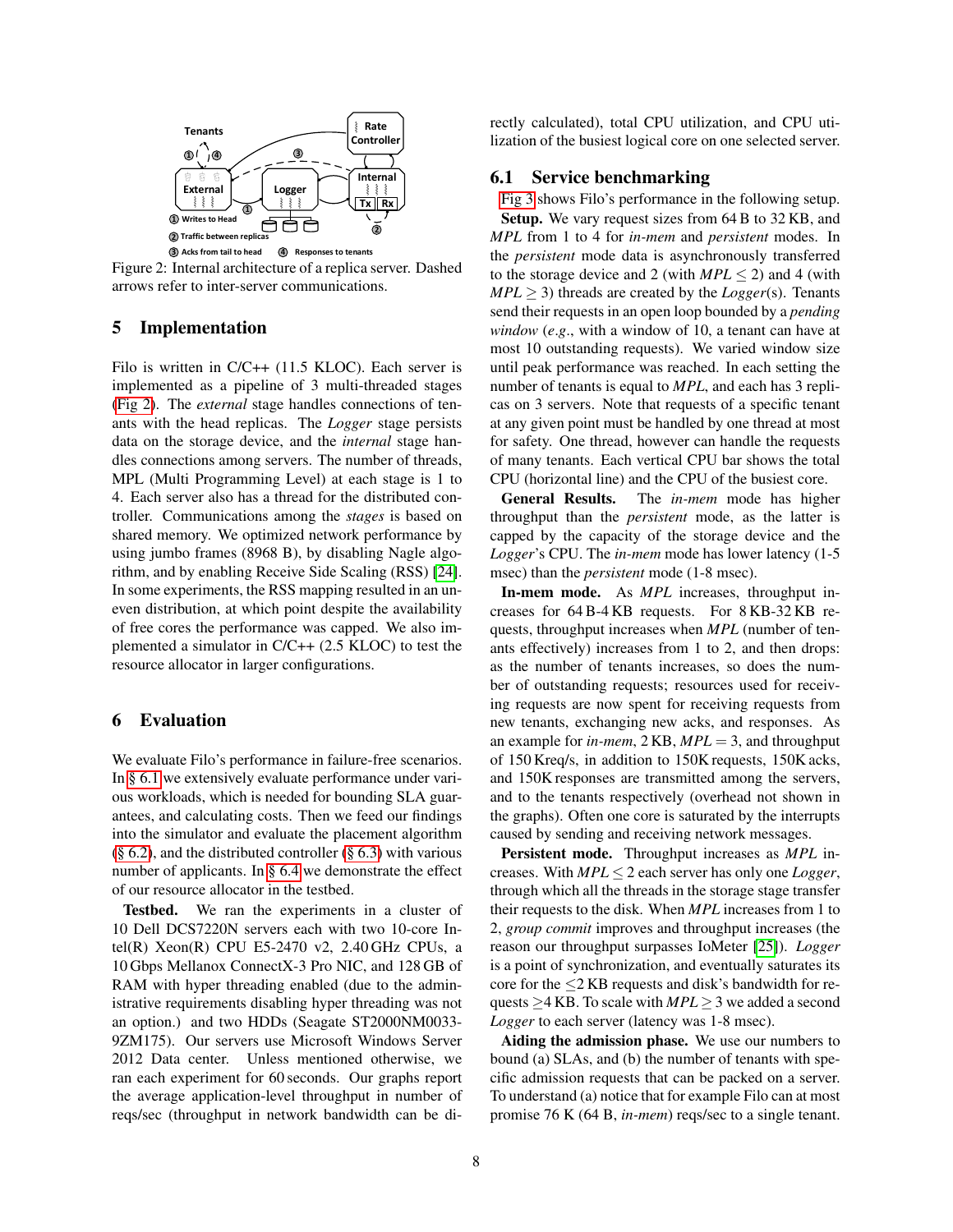<span id="page-8-1"></span>

 $0 \ \overline{0}$ <br> $0.061$ 2 4 6 8 0.06 1 2 4 8 16 32 In-mem Max-CPU(%) $\begin{matrix} 0 \ 0 \end{matrix}$ ×1000) MPL-1  $MPI-2$ MPL-3  $MPI - 4$ 0 2 4 6 8 0.06 1 2 4 8 16 32 Persistent Request size in KB Max-CPU(%) $\begin{matrix} 0 & 0 \ 0 & 0 \end{matrix}$ ×1000)

Figure 4: CPU costs, Y-axis is magnified by 1000 for readability [\(§ 6.1.1\)](#page-8-2).

Promising SLAs above this value to one tenant is meaningless: requests of a specific tenant must be handled sequentially, therefore the peak SLA for a tenant is determined by  $MPL = 1$ . In other words, multiple threads in a replica can not handle the same tenant's requests. To understand (b) notice that for example a server can process 170 K (64 B, *in-mem*) reqs/sec at most. Thus the aggregate SLAs of all the tenants on one server for 64 B reqs should not exceed this value.

#### <span id="page-8-2"></span>6.1.1 Calculating Resource Costs

We use our numbers from [§ 6.1](#page-7-2) to estimate the costs of different workloads on CPU, network bandwidth, and storage IO, which are used for translating SLAs to resource costs.

CPU. We use [Fig 3](#page-8-1) to obtain the costs on the saturated CPU as shown in [Fig 4.](#page-8-1) Y-axis is magnified by a factor of 1000 for readability. The cost on the total CPU can be obtained similarly. For all *MPL* the overhead on the CPU increases as the size of the requests increases. Larger requests result in higher number of interrupts and therefore higher cost on the CPU; this is because larger requests are broken into more frames (note MTU). The CPU cost in the *persistent* mode is higher than *in-mem* due to *Logger*'s overhead.

Storage IO. Throughputs in [Fig 3](#page-8-1) benefit from the *group commit* offered by *Logger*. We must exclude this benefit when the system is not highly loaded. Thus to calculate storage costs we use IoMeter's values instead. At its maximum, IoMeter measures ∼40 K IOs for 1- 8 KB requests. With a peak value of 40 K IOs, requests  $\leq$  8 *KB* translate to one IO each. 16 KB and 32 KB requests translate to 2 and 4 IOs respectively. To understand note that for 16 KB and 32 KB requests, IoMeter measures 20 K and 10 K IOs respectively. Given that *Logger* writes each request twice (spread across two storage devices), we multiply the number of IOs by 2 .

Network bandwidth. To calculate network costs we use request sizes directly (e.g., a 1 KB request costs 1 KB network bandwidth).

Inaccuracies in the cost model. The assessment space of a complex system such as Filo is extremely large, and [Fig 3](#page-8-1) covers only a tiny fraction of this space. Hence, calculating costs using only [Fig 3](#page-8-1) is prone to inaccuracies that can lead to SLA violations. To prevent SLA violations we can base our admission decisions on *x* % of the peak throughput. For example if Filo can provide 76 K (64 B, *in-mem*) reqs/sec, with *x* as 80% a tenant can at most be promised  $\approx 60$  K reqs/sec. If *x* is chosen conservatively, resources will be under-allocated, but work conservation phase will compensate for it.

Generalizing costs. For workloads not covered by our evaluations costs are obtained by scaling.

Recalculating costs. As the hardware specifications or the implementation changes, performance must be reassessed, and cost estimations must be recalculated.

### <span id="page-8-0"></span>6.2 Admission Phase

We use our simulator to evaluate the placement algorithm [\(§ 4.1\)](#page-3-0) in on-line and off-line settings; applicants arrive one at a time in the former and all at once in the latter. We order tenants with increasing and decreasing dominant shares in on-line and off-line settings respectively, to account for the worst and best cases for each.

Setup. We assume 10 servers and up to 150 applicants with a mixture of requirements. We use uniform distributions to choose durability mode (*in-mem* or *persistent*), requests sizes (64 B to 32 KB), and replication degree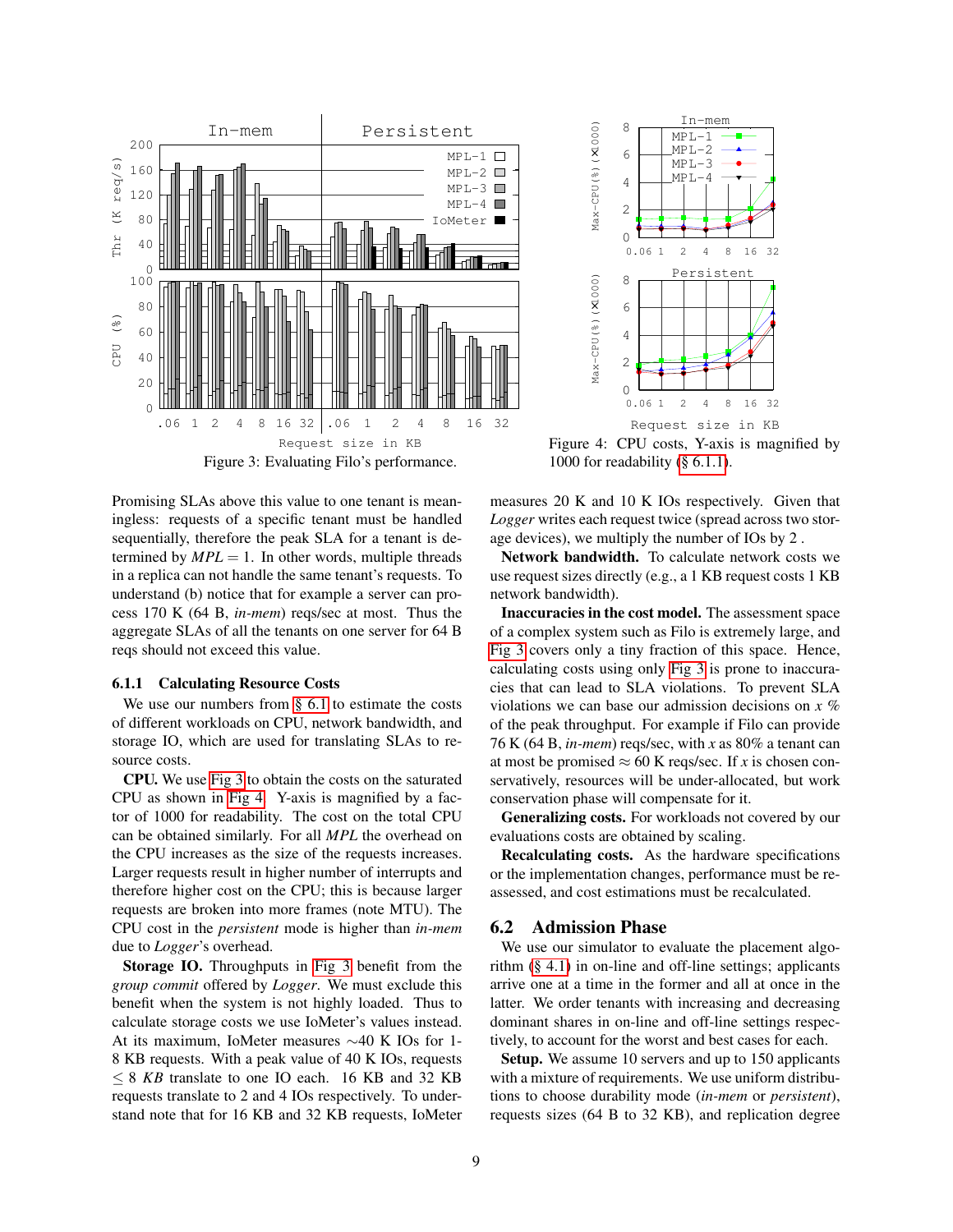<span id="page-9-2"></span>

Figure 5: Placement algorithm in on-line and off-line settings. X-axis shows the number of applicants [\(§ 6.2\)](#page-8-0).

(3,5,7). To simulate our testbed characteristics the SLA for each applicant is bound by our evaluations in  $\S$  6.1 (*e*.*g*., with 64 B, *in-mem* the peak SLA an applicant can be promised is 76 K reqs/sec). Replica placement on each server is bound by our numbers from [Fig 3.](#page-8-1) We use our cost model from [§ 6.1.1](#page-8-2) to translate admission requests to resource profiles.

Results. [Fig 5](#page-9-2) shows results in 3 graphs. Left: number of used servers, admitted tenants, and replicas; Middle: number of replicas per server (average, 95% confidence interval); Right: percentage of free resources at the end of the admission phase. In both on-line and offline modes the applicants are denied admission if any of the resources (in this case, CPU) is saturated. In the online mode as the number of applicants increases, fewer tenants are admitted but the number of replicas increases (e.g., with 150 applicants,  $\approx$  200 replicas are packed on 10 servers). On-line case admits more tenants and packs more replicas. As expected, off-line mode selects fewer applicants but the ones that maximize resource utilizations. Although off-line results in more efficient allocations [\(Fig 5\(](#page-9-2)right)), it is hard to know the list of applicants a priori. In both cases our placement algorithm is efficient and all the 10 servers are efficiently utilized.

### <span id="page-9-0"></span>6.3 Work Conservation Phase

We use our simulator to compare C-DRF, Head-DRF and All-DRF for computation and communication overheads, utilization, fairness, and SLA violations in the online setup of [§ 6.2.](#page-8-0) We consider a case where half of the tenants are not using their reservations, and the other half demand extra rates. Resource profiles for the work conservation phase are equal to the admission profiles, but in the granularity of one request (see [§ 4.2](#page-4-0) for explanation).

Computation overhead. [Fig 6\(](#page-10-1)a) shows the time it takes to compute allocations. As the number of tenants increases, compared to the centralized, distributed algorithms perform faster ( $\sim$  5 times at best). We argued in [§ 4.2](#page-4-0) that computing allocations quickly is important for reducing the periods in which resources remain idle.

Communication overhead. [Fig 6\(](#page-10-1)b) shows the number of messages. Compared with C-DRF, distributed algorithms exchange about 8 times more messages (150 msgs at worst). Given the amount of service-level messages, this overhead is negligible. These messages can further be piggybacked on the service messages.

**Resource utilization.** Fig  $6(c)$  shows the aggregate amount of the free resources before and after work conservation (we have eliminated network and storage due to space limits). Our distributed algorithms result in allocations that compare closely with the C-DRF: All-DRF is 95% as efficient as C-DRF, and Head-DRF about 75%.

Fairness. [Fig 6\(](#page-10-1)d) shows fairness. As a fairness criterion, we have used normalized standard deviation for the *utility*, with C-DRF as the reference. An algorithm is more fair if this value is smaller. For example if with a total budget of 15 reqs/sec and 3 tenants, an algorithm allocates 5 to each tenant, it is more fair than an algorithm that allocates 10, 5, and 0. Unlike Head-DRF, All-DRF's fairness compares closely to that of the C-DRF. This is because proposals can only be accepted as a whole in Head-DRF, but partially in All-DRF.

SLA violations. To absorb the exceeding demands of the tenants we used all the *idle* resources. C-DRF and All-DRF are subject to above 95% SLA violations. This is because these two algorithms are very efficient at allocating resources. Whether to use reserved resources is part of system's policy and does not affect the semantics of our algorithms (see [§ 4.2](#page-4-0) for details).

To conclude, All-DRF compares well with C-DRF in efficiency and fairness and in addition is about  $5 \times$  faster. Head-DRF has lower computation time, but it is 70% as efficient as C-DRF and is less fair. We observed similar results in other settings, where for example replica demand vectors were skewed.

### <span id="page-9-1"></span>6.4 Performance Isolation

[Fig 7](#page-10-2) shows the impact of the resource allocator and rate limiters with 3 tenants, 3 replicas each in the *persistent* mode, and SLA of 6.5 K-1 KB reqs/sec each. Assume *A* and *B* will need more resources at runtime. In the first 4 minutes only *B* and *C* are in the system, and in the first 2 minutes rate limiters are disabled. At min 1, *B* increases its rate above its SLA and affects *C*'s performance. At min 2 rate limiters are enabled and hence SLAs restored. At min 3, *C* voluntarily reduces its rate for the next 3 minutes. At min 4 we activate All-DRF, admit *A*, but intentionally leave its runtime extra demand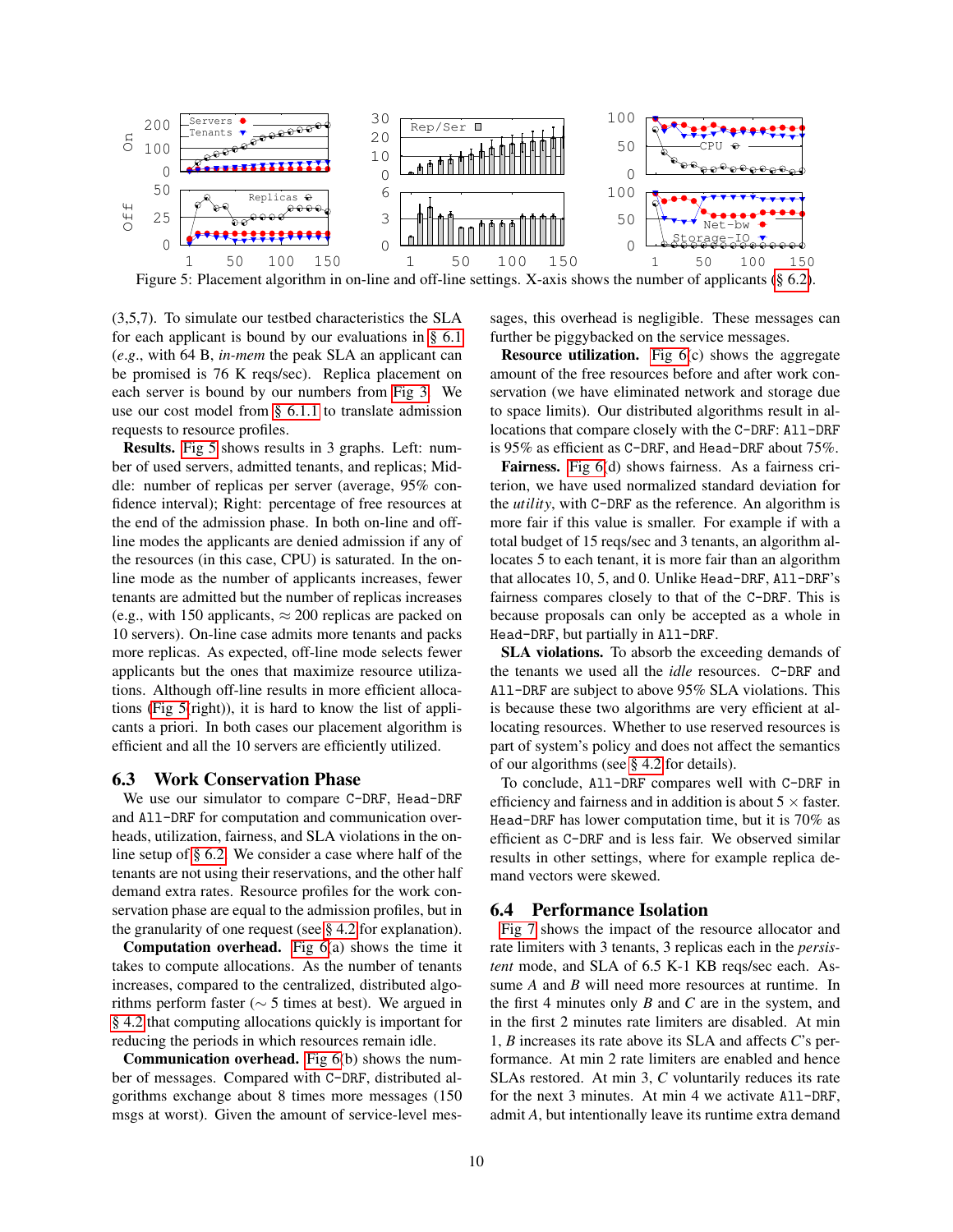<span id="page-10-1"></span>

Figure 6: Evaluating C-DRF, Head-DRF, All-DRF. X-axis shows the number of applicants [\(§ 6.3](#page-9-0) for details).

out of All-DRF's sight. The algorithm grants to *B* all of *C*'s underutilized resources neglecting *A*. At min 5, *A* is considered by All-DRF as well. At this point the underutilized resources of *C* are fairly divided between *A* and *B*. At min 6, *C* restores its SLA rate.

<span id="page-10-2"></span>

Figure 7: The impact of the distributed controller.

### <span id="page-10-0"></span>7 Related work

Consensus. Consensus is widely studied in the database and distributed systems communities [\[7,](#page-11-3) [30,](#page-12-4) [17,](#page-11-14) [16,](#page-11-15) [14,](#page-11-16) [19,](#page-11-17) [34\]](#page-12-13). Although some works have studied the co-location of consensus instances on shared servers [\[12,](#page-11-18) [37,](#page-12-14) [5\]](#page-11-19), no one has considered the problem of efficient replica placement and the impact of sharing on the performance of individual instances. Filo is the first system to provide consensus as a service for the multi-tenant environment of the cloud platforms, while providing SLA guarantees, performance isolation, and efficiency of resource utilization. Similarly to Filo, [\[36,](#page-12-15) [4\]](#page-11-20) use Chain Replication [\[42\]](#page-12-9) for providing ordering and storage guarantees.

Token Buckets. Filo uses token buckets for rate limiting. Token buckets are previously used in network rate limiting [\[48,](#page-12-16) [1\]](#page-11-8). Filo's approach in determining and constantly updating the budget of the token buckets is novel, which is realized by its resource allocator component.

Distributed Controller. Filo is similar to Retro [\[35\]](#page-12-17) in its objectives for ensuring performance isolation and efficient resource utilization. Unlike Retro, Filo uses a distributed controller for dynamically tuning the rate limiters. Few works have considered distributed rate tuning. [\[41\]](#page-12-18) proposes a distributed approach, where each node is equipped with a rate limiter. A user is given an aggregate global budget, and each rate limiter's bucket is initialized with this budget. Each node removes tokens based on its own usage rate and the estimated sum of the usage rates at all the other nodes. This work is later extended in [\[47\]](#page-12-19). Consensus groups in Filo are composed of small number of servers that can locally coordinate their resource usage and achieve high resource efficiency without needing visibility over the entire cluster. Moreover, given the distributed model of the consensus and the connection links that are already established, designing a distributed controller in Filo had no additional cost. Our evaluations showed that our distributed algorithms exchange a small amount of messages to coordinate and finalize the allocations. Compared with centralized controllers, distributed controllers are computationally less intensive and faster. Resource Allocation. Multi-resource allocation is a multi-resource bin packing problem [\[6,](#page-11-21) [15,](#page-11-22) [22,](#page-11-23) [27,](#page-12-20) [29,](#page-12-21) [45\]](#page-12-22). Filo's allocation algorithms are inspired by DRF [\[20,](#page-11-10) [18,](#page-11-11) [40\]](#page-12-23). DRF is not guaranteed to converge to the global optimum; [\[39,](#page-12-24) [21\]](#page-11-24) propose heuristics algorithms for converging to the global optimum, which are computationally intensive and not suitable in our context. Empirical quantification. We used an empirical approach to quantifying Filo prior to its launch [\[50,](#page-12-25) [26,](#page-12-6) [1\]](#page-11-8). Our strategy can be enhanced further by dynamically modifying the assessments at runtime.

### 8 Conclusion

We presented Filo, the first system to provide multitenant consolidated consensus as a cloud service. We argued that providing performance guarantees and isolation is particularly important in the cloud platforms where tenants share and compete over resources. We proposed a novel placement algorithm for admitting tenants, and two distributed algorithms for efficient and fair allocation of free resources at runtime. Our algorithms exploit the nature of the consensus service, and while being much faster provide comparable efficiency and fairness compared with the centralized algorithms.

## 9 Acknowledgments

We thank Miguel Castro, Austin Donnelly, Greg O'Shea, Richard Black, reviewers, and Mohit Aron for their feedback and support.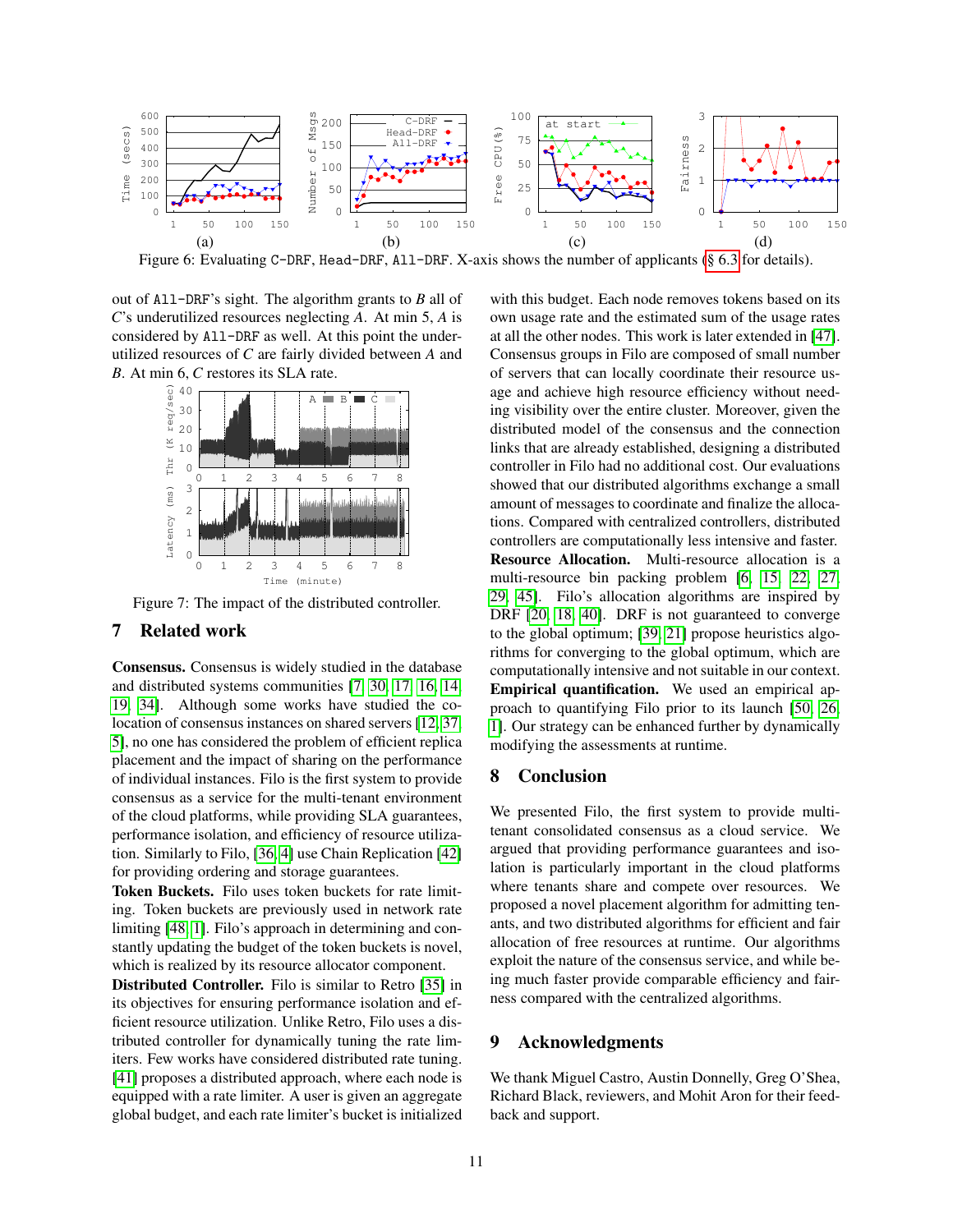# References

- <span id="page-11-8"></span>[1] S. ANGEL, H. BALLANI, T. KARAGIANNIS, G. OSHEA, AND E. THERESKA End-to-end performance isolation through virtual datacenters. In: *Proceedings of the 11th USENIX conference on Operating Systems Design and Implementation*. USENIX Association. 2014.
- <span id="page-11-9"></span>[2] *Apache BookKeeper*. Apache. 2014. URL: [http:](http://bookkeeper.apache.org/) [//bookkeeper.apache.org/](http://bookkeeper.apache.org/).
- <span id="page-11-7"></span>[3] *Apache HBase*. Apache. 2015. URL: [http : / /](http://hbase.apache.org/) [hbase.apache.org/](http://hbase.apache.org/).
- <span id="page-11-20"></span>[4] M. BALAKRISHNAN, D. MALKHI, T. WOBBER, M. WU, V. PRABHAKARAN, M. WEI, J. D. DAVIS, S. RAO, T. ZOU, AND A. ZUCK Tango: Distributed data structures over a shared log. In: *Proceedings of the Twenty-Fourth ACM Symposium on Operating Systems Principles*. ACM. 2013.
- <span id="page-11-19"></span>[5] S. BENZ, P. J. MARANDI, F. PEDONE, AND B. GARBINATO Building global and scalable systems with atomic multicast. In: *Proceedings of the 15th International Middleware Conference*. ACM. 2014.
- <span id="page-11-21"></span>[6] A. A. BHATTACHARYA, D. CULLER, E. FRIED-MAN, A. GHODSI, S. SHENKER, AND I. STO-ICA Hierarchical scheduling for diverse datacenter workloads. In: *Proceedings of the 4th annual Symposium on Cloud Computing*. ACM. 2013.
- <span id="page-11-3"></span>[7] K. P. BIRMAN, R. VAN RENESSE, ET AL. *Reliable distributed computing with the Isis toolkit*. Vol. 85. IEEE Computer society press Los Alamitos, 1994.
- <span id="page-11-2"></span>[8] W. J. BOLOSKY, D. BRADSHAW, R. B. HAA-GENS, N. P. KUSTERS, AND P. LI Paxos Replicated State Machines as the Basis of a High-Performance Data Store. In: *NSDI*. 2011.
- <span id="page-11-1"></span>[9] M. BURROWS The Chubby lock service for loosely-coupled distributed systems. In: *Proceedings of the 7th symposium on Operating systems design and implementation*. USENIX Association. 2006.
- <span id="page-11-6"></span>[10] F. CHANG, J. DEAN, S. GHEMAWAT, W. C. HSIEH, D. A. WALLACH, M. BURROWS, T. CHANDRA, A. FIKES, AND R. E. GRUBER Bigtable: A distributed storage system for structured data. *ACM Transactions on Computer Systems (TOCS)* 26, 2 (2008).
- <span id="page-11-0"></span>[11] B. CHARRON-BOST, F. PEDONE, AND A. SCHIPER *Replication: theory and Practice*. Vol. 5959. springer, 2010.
- <span id="page-11-18"></span>[12] B. DARNELL *Scaling Raft*. 2015. URL: [http://](http://www.cockroachlabs.com/blog/scaling-raft/) [www . cockroachlabs . com / blog / scaling](http://www.cockroachlabs.com/blog/scaling-raft/)  [raft/](http://www.cockroachlabs.com/blog/scaling-raft/).
- <span id="page-11-5"></span>[13] G. DECANDIA, D. HASTORUN, M. JAMPANI, G. KAKULAPATI, A. LAKSHMAN, A. PILCHIN, S. SIVASUBRAMANIAN, P. VOSSHALL, AND W. VOGELS Dynamo: amazon's highly available key-value store. *ACM SIGOPS Operating Systems Review* 41, 6 (2007).
- <span id="page-11-16"></span>[14] D DOLEV, AND H. STRONG *Distributed commit with bounded waiting*. IBM Thomas J. Watson Research Division, 1982.
- <span id="page-11-22"></span>[15] D. DOLEV, D. G. FEITELSON, J. Y. HALPERN, R. KUPFERMAN, AND N. LINIAL No justified complaints: On fair sharing of multiple resources. In: *Proceedings of the 3rd Innovations in Theoretical Computer Science Conference*. ACM. 2012.
- <span id="page-11-15"></span>[16] C. DWORK, N. LYNCH, AND L. STOCKMEYER Consensus in the presence of partial synchrony. *Journal of the ACM (JACM)* 35, 2 (1988).
- <span id="page-11-14"></span>[17] M. J. FISCHER, N. A. LYNCH, AND M. S. PATER-SON Impossibility of distributed consensus with one faulty process. *Journal of the ACM (JACM)* 32, 2 (1985).
- <span id="page-11-11"></span>[18] E. FRIEDMAN, A. GHODSI, AND C.-A. PSOMAS Strategyproof allocation of discrete jobs on multiple machines. In: *Proceedings of the fifteenth ACM conference on Economics and computation*. ACM. 2014.
- <span id="page-11-17"></span>[19] H. GARCIA-MOLINA Elections in a distributed computing system. *Computers, IEEE Transactions on* 100, 1 (1982).
- <span id="page-11-10"></span>[20] A. GHODSI, M. ZAHARIA, B. HINDMAN, A. KONWINSKI, S. SHENKER, AND I. STOICA Dominant Resource Fairness: Fair Allocation of Multiple Resource Types. In: *NSDI*. Vol. 11. 2011.
- <span id="page-11-24"></span>[21] R. GRANDL, G. ANANTHANARAYANAN, S. KANDULA, S. RAO, AND A. AKELLA Multiresource packing for cluster schedulers. In: *Proceedings of the 2014 ACM conference on SIG-COMM*. ACM. 2014.
- <span id="page-11-23"></span>[22] A. GUTMAN, AND N. NISAN Fair allocation without trade. In: *Proceedings of the 11th International Conference on Autonomous Agents and Multiagent Systems-Volume 2*. International Foundation for Autonomous Agents AND Multiagent Systems. 2012.
- <span id="page-11-4"></span>[23] P. HUNT, M. KONAR, F. P. JUNQUEIRA, AND B. REED ZooKeeper: Wait-free Coordination for Internet-scale Systems. In: *USENIX Annual Technical Conference*. Vol. 8. 2010.
- <span id="page-11-12"></span>[24] *Introduction to Receive Side Scaling*. Microsoft. URL: [https://msdn.microsoft.com/en-us/](https://msdn.microsoft.com/en-us/library/windows/hardware/ff556942(v=vs.85).aspx) [library / windows / hardware / ff556942\(v =](https://msdn.microsoft.com/en-us/library/windows/hardware/ff556942(v=vs.85).aspx) [vs.85\).aspx](https://msdn.microsoft.com/en-us/library/windows/hardware/ff556942(v=vs.85).aspx).
- <span id="page-11-13"></span>[25] *Iometer benchmark*. Intel Corporation. 2013. URL: <http://www.iometer.org/>.